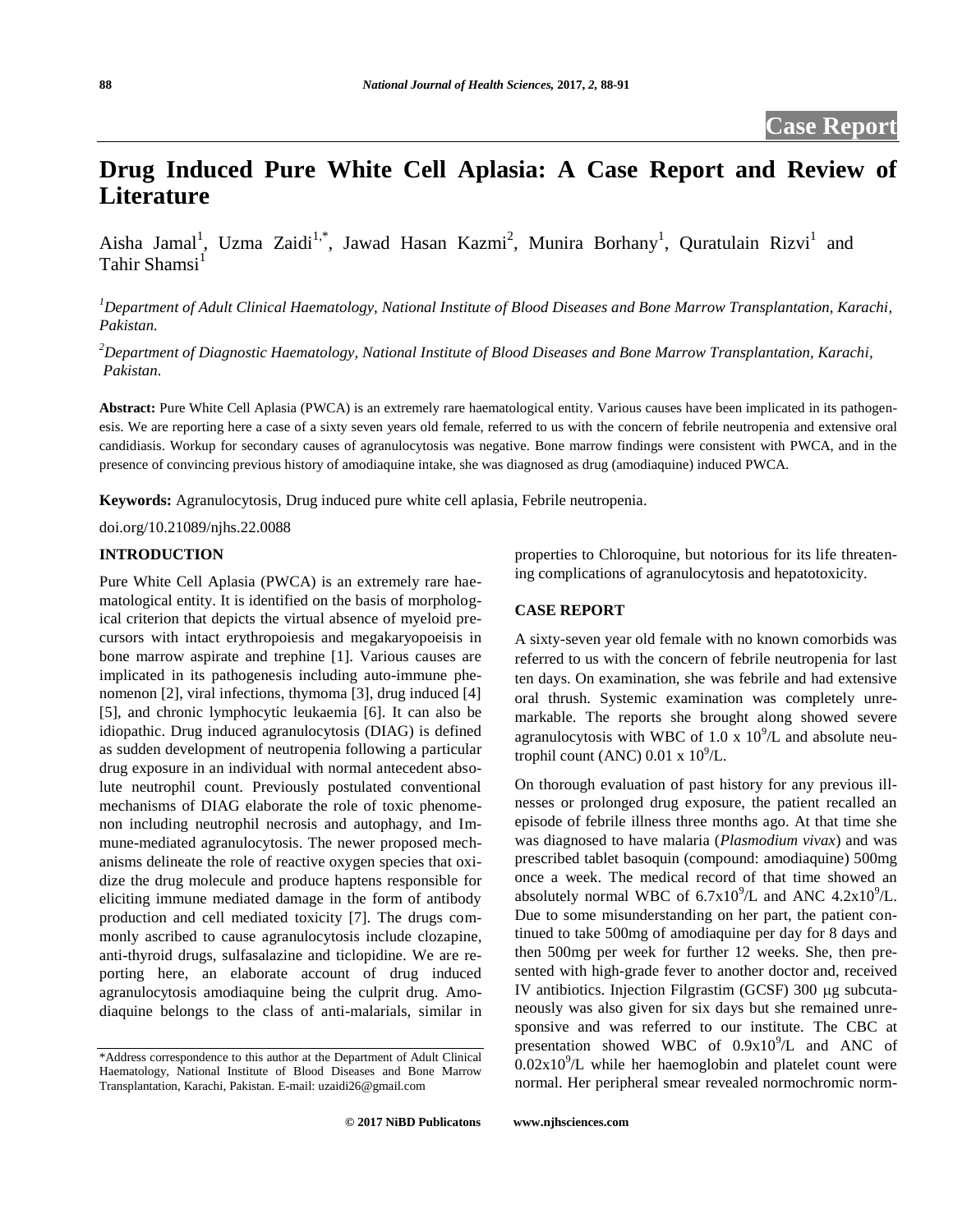ocytic red cell morphology, platelet anisocytosis, few lymphocytes, no abnormal cells and severe neutropenia (Fig. **1**).

Her biochemistry panel was normal. An extensive work up including ANA, rheumatoid factor, HIV and acute viral serology was carried out but it turned out to be negative. Serum B12 and red cell folate levels were normal. Radiological investigations excluded the possibility of thymoma. Bone marrow aspirate and trephine biopsy revealed a cellularity of 40-45% (normal for age) with absent myeloid precursors and intact erythropoiesis and megakaryopoiesis (Fig. **2**).



**Fig. (1).** Peripheral smear showing normal RBC morphology, platelet anisocytosis, few lymphocytes and absent neutrophils.



**Fig. (2).** (**A**) Bone marrow aspirate and (**B**) trephine biopsy showing cellular marrow with absent myeloid precursors.

The patient was started on broad-spectrum antibiotics after sending cultures, along with supportive care including growth factor (injection GCSF 300 µg subcutaneously once a day and injection folinic acid 15 mg thrice daily) to rescue any possible DNA damage. Her clinical status improved. She became afebrile and oral ulcers resolved, but agranulocytosis persisted over next 4 days. At this point, she was started on intravenous steroids (injection methylprednisolone 2mg/kg per day) along with oral cyclosporine (150 mg twice daily)

to overcome a possible immune cause, along with GCSF and folinic acid. The patient recovered her white cell counts completely on day thirty three of the treatment institution.

### **DISCUSSION**

PWCA is a rare haematological disorder characterized by peripheral blood agranulocytosis with near absent myeloid precursors in bone marrow, along with normal erythropoiesis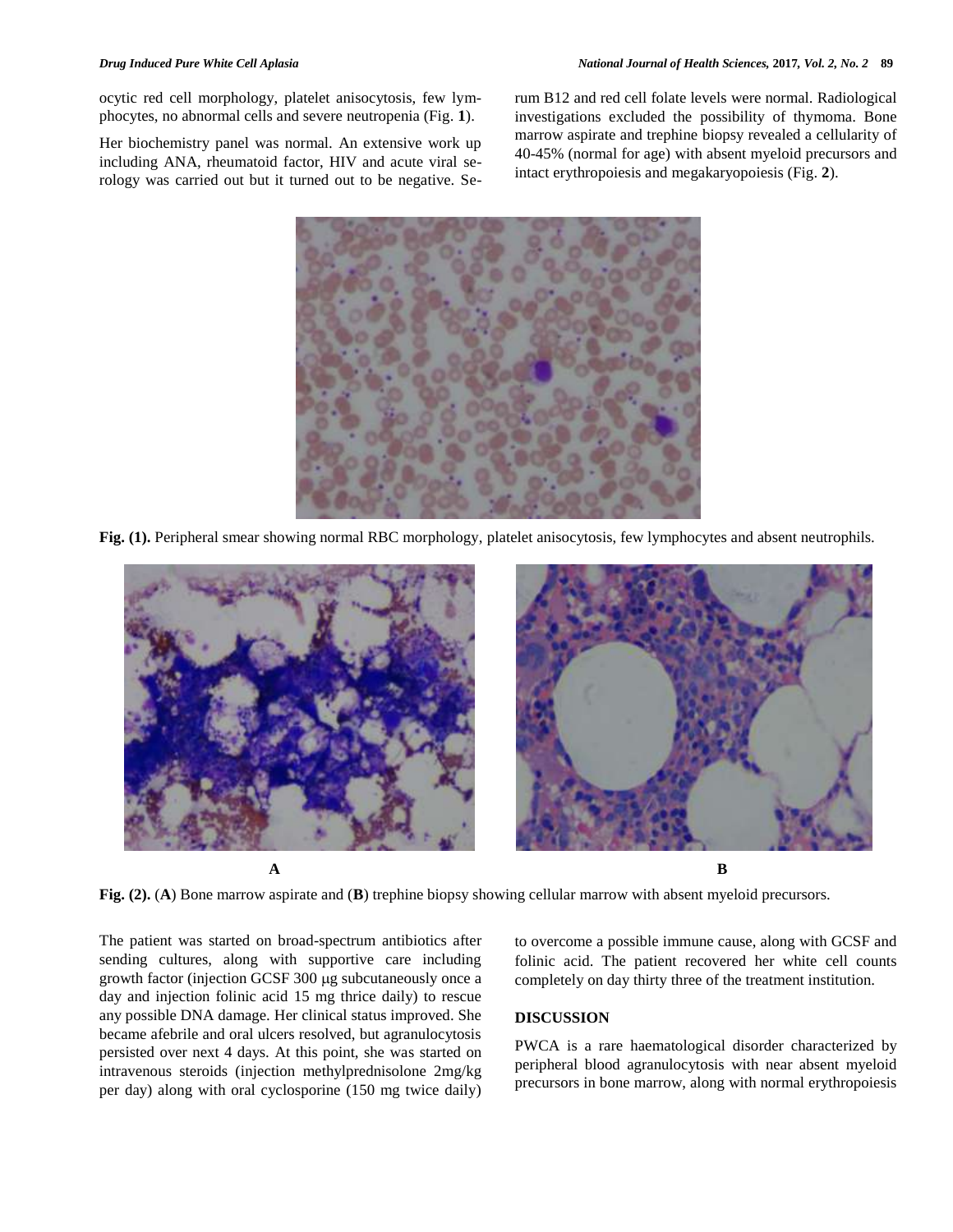and megakaryopoiesis [1]. Various etiologies that are known to exist in association with PWCA exhibit the presence of cytotoxic T cells and anti-neutrophil antibodies [8]. Thymectomy and drug discontinuation are clinically useful but most of the cases require the use of immunosuppressants *e.g.*. steroids, intravenous immunoglobulin, cyclosporine and rituximab [9].

A number of drugs have been implicated as potential cause of agranulocytosis. The most commonly known drugs are areclonazapine, carbimazole, methimazole, ticlopidine and sulfasalazine. Less commonly involved drugs include ACE inhibitors, NSAIDS, antiarrhythmics and antimalarials [10- 12].

Amodiaquine is a 4-aminoquinolein derivative compound. It has anti-malarial and anti-inflammatory properties, and is similar in structure and function to Chloroquine except that it is also effective against some of the Chloroquine resistant strains. The anti-malarial effect is accredited to its ability to bind protozoal DNA and prevention of any further DNA replication, RNA formation and subsequent protein synthesis. It is readily absorbed from GI tract and immediately converted to its active metabolite desethamodiaquine which is responsible for nearly all the anti-parasitic activity. Nausea, diarrhea, skin rash and itching are some of the common side effects. Less common, yet serious side effects include agranulocytosis, and hepatotoxicity [13].

The literature search revealed two postulated mechanisms by which amodiaquine can cause agranulocytosis:the first being dose dependent inhibitory effect on myeloid precursors [14] and second, an immune phenomenon attributed to anti IgG anti-neutrophil antibodies detected in the sera of the patients that were treated with amodiaquine and later developed agranulocytosis [15]. What really led to this extreme degree of agranulocytosis in our patient remains highly speculative. We initially offered her colony stimulating agent solely and no response was demonstrated. This was followed by the combination of colony stimulators and immune modulators and after thirteen days of this coalescent treatment, her white cell counts were fully recovered.

Twenty-three cases of amodiaquine associated agranulocytosis were reported in the year 1986, seven of which were fatal. The dose prescribed for malarial prophylaxis was 400 mg per week for the minimum of three and the maximum of twenty four weeks [16]. Realizing the fact that any potential advantage that could be obtained by the use of amodiaquine as malarial prophylaxis cannot be justified due to this life threatening complication of agranulocytosis; Centers for Disease Control (CDC) took back the recommendation of its use in malarial prophylaxis in the same year. Acute malarial episodes currently are the only indication of amodiaquine administration in combination with artesunate [17].

This unfortunate event of drug induced agranulocytosis with its life threatening implications compels us to go back to our very basics. We, as physicians, must know in detail the recommended indications, dose and duration of the drug being prescribed. We should also have a sound knowledge of the possible side effects of any drug, both common and rare, and their monitoring protocols. Above all, this regrettable incident calls for the need of well-grounded doctor-patient communication and sound counseling, not only of patient but also of their care givers to avoid any such noxious incidents.

## **CONFLICT OF INTEREST**

Declared none.

#### **ACKNOWLEDGEMENT**

Declared none.

#### **REFERENCES**

- [1] Fumeaux Z, Beris P, Borisch B, Sarasin F, Roosnek E, Dayer J, *et al.* Complete remission of pure white cell aplasia associated with thymoma, autoimmune thyroiditis and type 1 diabetes. *Eur. J. Haematol.*, 2003; 70(3): 186-9. DOI:10.1034/j.1600-0609.2003.00023.x
- [2] Firkin F, Prewett E, Nicholls K, Moran J. Antithymocyte globulin therapy for pure white cell aplasia. *Am. J. Hematol.*, 1987; 25(1):101-105. DOI:10.1002/ajh.2830250111
- [3] Mathieson P, O'Neill J, Durrant S, Henderson S, Green P, Newsom-Davis J. Antibody-mediated pure neutrophil aplasia, recurrent myasthenia gravis and previous thymoma: case report and literature review. *Q. J .Med.*, 1990; 74:57-61.
- [4] Mamus S, Burton J, Groat J, Schulte D, Lobell M, Zanjani E. Ibuprofen-associated pure white-cell aplasia. *N. Engl. J. Med.*, 1986; 314(10): 624-25. DOI: 10.1056/NEJM198603063141006
- [5] Levitt L. Chlorpropamide-induced pure white cell aplasia. *Blood*. 1987; 69: 394-400.
- [6] Visco C, Barcellini W, Maura F, Neri A, Cortelezzi A, Rodeghiero F. Autoimmune cytopenias in chronic lymphocytic leukemia. *Am. J. Hematol.*, 2014; 89(11):1055-62. DOI: 10.1002/ajh.23785
- [7] Tesfa D, Keisu M, Palmblad J. Idiosyncratic drug-induced agranulocytosis: Possible mechanisms and management. *Am. J. Hematol.*, 2009; 84(7):428-34. DOI: 10.1002/ajh.21433
- [8] Tesfa D, Keisu M, Palmblad J. Idiosyncratic drug-induced agranulocytosis: Possible mechanisms and management. *Am. J. Hematol.*, 2009; 84(7): 428-34. DOI: 10.1002/ajh.21433
- [9] Uetrecht J. Reactive metabolites and agranulocytosis. *Eur. J. Haematol.*, 1996; 57(60): 83-88. DOI: 10.1111/j.1600-0609.1996.tb01651.x
- [10] Sultan S, Irfan S. Acquired idiopathic pure white cell aplasia: A rare cause of agranulocytosis. *J. Appl. Haematol.*, 2014; 5(4):161- 63. DOI: 10.4103/1658-5127.146952
- [11] Casato M, Pucillo L, Leoni M, di Lullo L, Gabrielli A, Sansonno D, et al. Granulocytopenia after combined therapy with interferon and angiotensin-converting enzyme inhibitors: evidence for a synergistic hematologic toxicity. *Am. J. Med.*, 1995; 99(4): 386-91. DOI: 10.1016/s0002-9343(99)80186-7